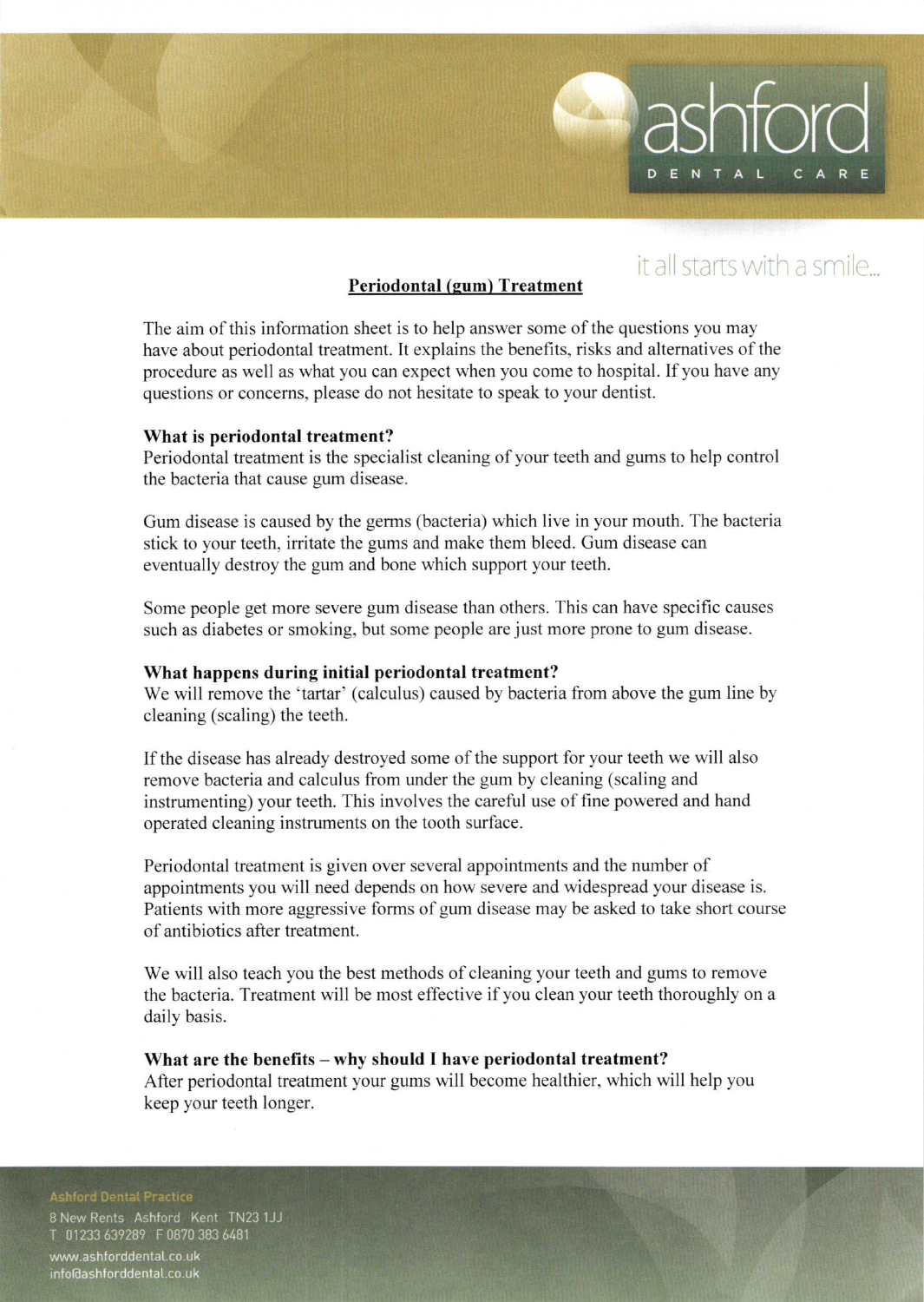## it all starts with a smile...

DENTA

The improvements will depend on how good your cleaning becomes and how severe your disease was to start with. If your gums bleed, are red or are swollen this will get better. If your gums are sore, treatment should help and if your teeth feel loose they may feel firmer after treatment. Your breath may become fresher.

#### What are the risks?

The gums occasionally feel sore after scaling but should feel better after a few days. Your teeth may become sensitive to hot, cold or sweet substances but usually this will decrease within a few weeks. Sometimes you may need to use special toothpaste or have other treatment.

#### Are there any alternatives?

No treatment: The result of not having treatment will depend on how severe your disease is. With no treatment the gum disease could get worse. Your teeth could become painful or you may lose your teeth sooner.

Extractions: Removal (extraction) of teeth may be an acceptable altemative treatment if your gum disease is severe. This may mean you need replacement teeth such as a denture or bridge. Such treatment would routinely be provided by your dentist. Some people find it easier and more enjoyable to eat wilh natural teeth than a denture.

Extractions would reduce the time spent treating your gums and an extraction would remove a painful tooth quickly. An extraction may also be a suitable option if teeth are loose. If your front teeth have a poor appearance a denture may look better.

### How can I prepare for periodontal treatment?

Continue to take any medications as normal. Please make sure that you tell us about any problems with your health and about any tablets or medicines you are taking. Some medical conditions change the advice and information we need to give you. If you smoke tobacco we recommend that you stop smoking as gum treatment does not work as well in smokers as non-smokers.

#### Will I feel any pain?

You may experience a little discomfort when we are cleaning your teeth so we may give you an injection to make the gum numb.

#### What happens after the procedure?

As the gums become healthier they may shrink or recede and the teeth may appear longer. You may also notice spaces appearing between the teeth.

8 New Rents Ashford Kent TN23 1JJ 01233 639289 F 0870 383 6481

www.ashforddental.co.uk info@ashforddental.co.uk